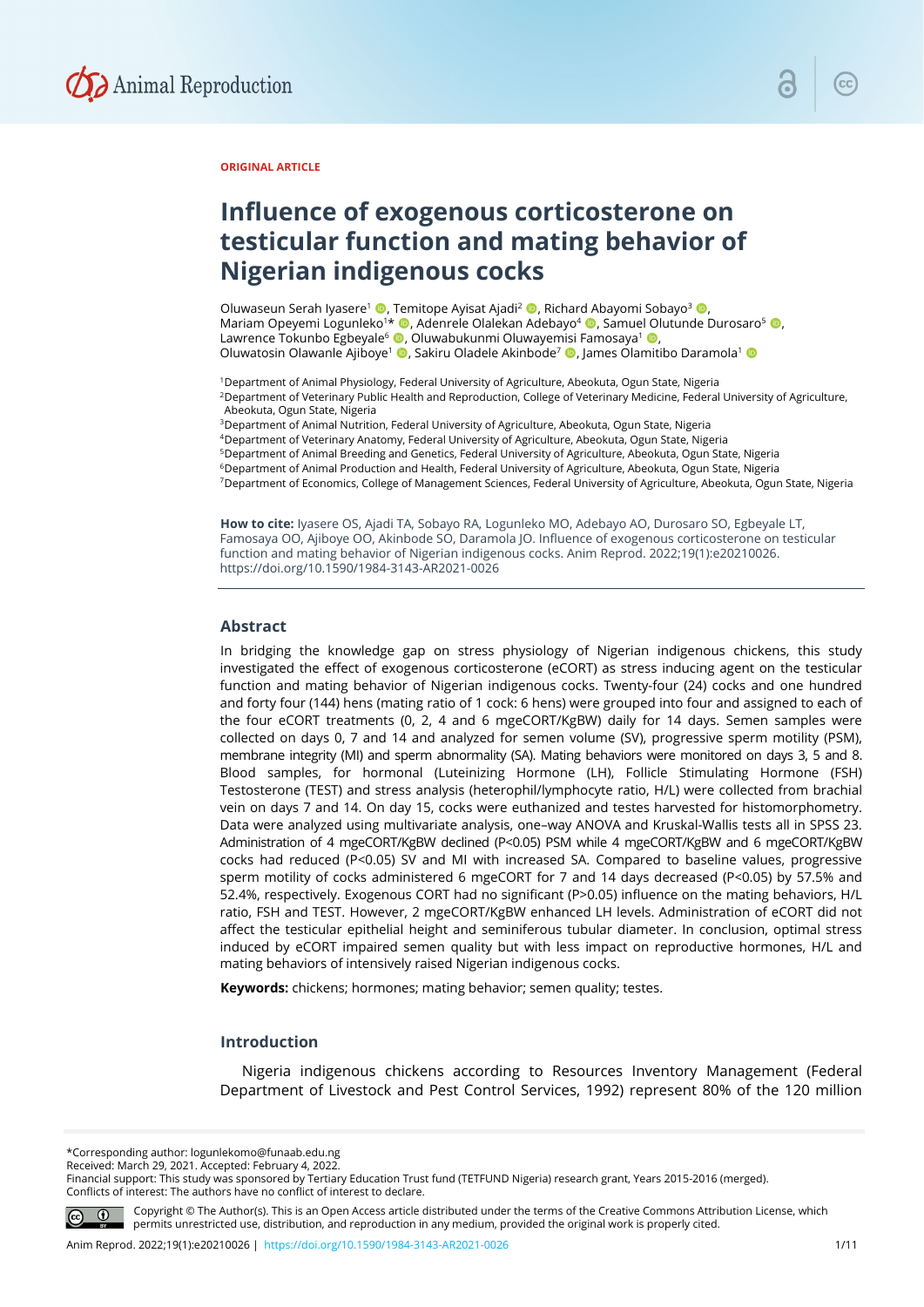poultry types reared in the rural areas of Nigeria. They are important in the overall food production systems (Adeoye et al., 2017). Their products serve as a good source of income generation for rural people and are also an important source of high quality protein for developing countries (Matawork 2018). The effect and responses to stress differ from one species to another with Nigerian indigenous chicken being reported to have high degree of adaptability to prevailing condition (Ige, 2013). While there are reports on stress physiology and reproduction of the exotic chickens, there is paucity of information on the indigenous breeds.

Generally, in response to stress, glucocorticoids (e.g. corticosterone) play a vital role by producing an array of effects on body functions. According to Pilo et al. (1985), administration of exogenous corticosterone caused gonadal regression in chickens. In addition, exposure of chickens to corticosterone caused deterioration in most reproductive performance of male domestic fowls (Eid et al., 2006) and laying hens (Shini et al., 2009). Alteration of steroidogenesis and gametogenesis sequel to change in glucocorticoid levels has also been well documented (Whirledge and Cidlowski, 2010). Besides, in some studied birds, this change equally affects semen qualities as well as sexual behaviors. A significantly positive correlation was reported between sperm concentration and time of sexual libido in quails (Hanafy and Khalil, 2015).

Although, the effect of stress and corticosterone (CORT) on the reproductive performance in domestic chickens have been well established (Carsia and Harvey, 2000), reports on the effect of CORT on testicular functions of Nigerian indigenous cocks are scarce. While the indigenous chickens are believed to be hardy with the ability to thrive under harsh environmental conditions, its low productivity may not be unconnected with the dearth knowledge on the effect of stress on its reproductive function. Therefore, this work examined the influence of exogenous corticosterone (eCORT) on testicular function and mating behavior of the Nigerian indigenous cocks. We tested the hypothesis that Nigerian indigenous cocks cannot maintain their hardiness when corticosterone is elevated for 14 consecutive days and so their semen quality, testicular histomorphometry, mating behavior and reproductive hormone will be affected.

# **Methods**

## **Animals and housing**

The study was carried out at the Poultry Unit of Teaching and Research Farm and the laboratory of Animal Physiology Department, all in the Federal University of Agriculture, Abeokuta (FUNAAB; 7° 10' N and 3° 2' E and 76 m above sea level). The experiment began in August and ended in December 2018. The poultry house was open sided, so birds were exposed to natural light (12L: 12D) and daily fluctuation of temperature and humidity.

12 months old Nigerian indigenous chickens (*n* = 24; cocks of average weight of 1100 ± 95.5 g and  $n = 144$ ; hens of average weight 800  $\pm$  44.8 g) raised in the Poultry Unit of Teaching and Research Farm (FUNAAB) were used for this study. The birds were habituated for two weeks and were treated against endo-parasite and ecto-parasites. They were also trained for semen collection using abdominal massage technique described by Okoro et al. (2016). To simulate the natural social environment, one cock was housed with 6 hens in each pen. Birds were housed in deep litter floors pens covered with 5 cm wood shaving (2m×5m, giving a stocking density of 590  $g/m<sup>2</sup>$ ). Other descriptions of the poultry house are the same as that reported by Iyasere et al. (2020). Birds were fed layers mash concentrate feed (16.5% CP and 2725-2980 kcal/kg metabolizable energy) at the rate of 120 g/bird/day (recommended quantity for laying bird), to prevent excess fat accumulation in the hens which could affect laying. Water was provided for *ad libitum* consumption. Three wooden nest boxes (30cmx30cmx50cm) were also provided in each pen for the hens to perform their nesting and egg laying activities.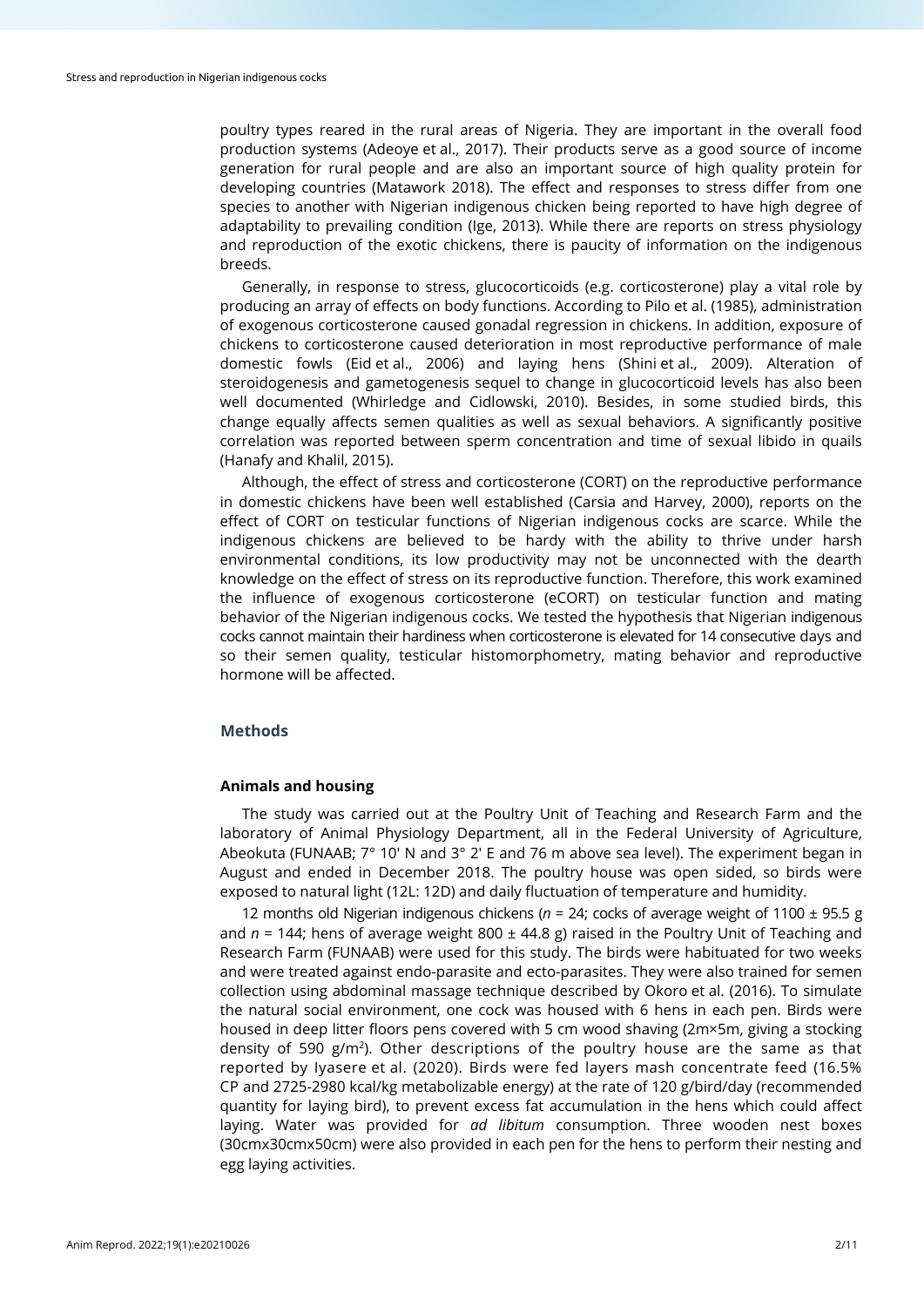## **Corticosterone delivery and data collection**

After the habituation period, cocks were randomly assigned to four exogenous corticosterone (eCORT) treatments namely 0, 2, 4 and 6 mgeCORT/KgBW daily for 14 days. Each treatment had six replicates and each replicate had 1 cock (6 cocks per treatment). The eCORT (sigma-Aldrich, USA) was first dissolved in ethanol and then made up with distilled water to 1mg/ml concentration. Cocks were gently restrained and their respective eCORT dosage were administered via gavage twice a day (half doses of 0, 1, 2 and 3 mgeCORT/KgBW in the morning (08:00-09:00) and the remaining half dose in the evening (16:00-17:00) to mimic the natural surges of CORT when exposed to daily stressors. Control cocks were administered only with 2ml distilled water. To collect semen samples, cocks were separated into an individual cages 24-h ahead and semen were collected from each cock on day 0, 7 and 14 of eCORT administration. Blood sampling for reproductive hormone analysis was collected on the 7 and 14<sup>th</sup> day. Mating behavior of the cocks was recorded on the 3<sup>rd</sup>, 5<sup>th</sup> and 8<sup>th</sup> day of eCORT administration using CCTV camera mounted in different angles in the pen. After the  $14<sup>th</sup>$ day of treatment, the cocks were euthanized and their testes dissected out for histomorphometric analysis.

## **Evaluation of semen quality**

Semen volume (SV) was measured using a graduated eppendoff tube and read directly to the nearest 0.01 ml. Progressive sperm motility (PSM) was determined as described by Bearden and Fuquay (1997). Briefly, 5 µl semen sample was dropped on a pre-warmed microscope slide (37 °C) overlaid with a 22 x 22 mm cover slip and viewed at 400x magnification using Celestron-PentaView LCD digital microscope (44348 model by Celestron, Italy). Ten microscopic fields were examined for each sample to determine progressive sperm motility and the mean of the ten successive evaluations was expressed as the overall percentage of progressive sperm motility.

Sperm concentration (SC) was determined according to Dascanio (2014) technique and Beckmam spectrophotometer sperm calibration. 15 μl of each semen sample was added to 3 ml of 2.9 % sodium citrate solution in a cuvette. The mixture was gently mixed and placed in the cuvette holder of the UV spectrophotometer (SW7504 model by Surgifriend Medicals, England). The absorbance (A) was read at 650nm wavelength for each sample. Sperm concentration (x10<sup>6</sup>/ml) was calculated as;

 $11,170 X (A) - 90$  (1)

# Where;

A is the absorbance read by the spectrophotometer

Membrane integrity (MI) was determined using the Hypo-Osmotic Swelling Test (HOST) as described by Zubair et al. (2013). To do this, Ten (10 μl) of semen sample was incubated in 100 μl hypoosmotic solution (9 g fructose plus 4.9 g sodium citrate mixed with 1000 ml of distilled water) at 37 °C for 30 min, 0.1 ml of the mixture was spread over pre-warmed slide. covered with a cover slip and observed at 400x magnification with Celestron Penta View LCD digital microscope (44348 model by Celestron, Italy). Ten microscopic fields were assessed for spermatozoa swelling characterized by coiled tail which indicate an intact plasma membrane.

Sperm abnormalities (SA) were determined as described by Bearden and Fuquay (1997) using eosin-nigrosin stain. Briefly, on a pre-warmed slide, 3 μl of semen was stained with 2 μl eosinnegrosin. Defects in the head, midpiece and tail of sperm cells were observed for five microscopic fields at 400x magnification using Celestron PentaView LCD digital microscope. The total abnormality (%) was obtained as the mean of the five microscopic observations per slide.

# **Observation of mating behavior**

Behavior of the cocks was monitored using a Closed-Circuit Television (CCTV) Cameras (CP PLUS) mounted in each pen and connected to Digital Video Recorder (DVR) for recording and data storage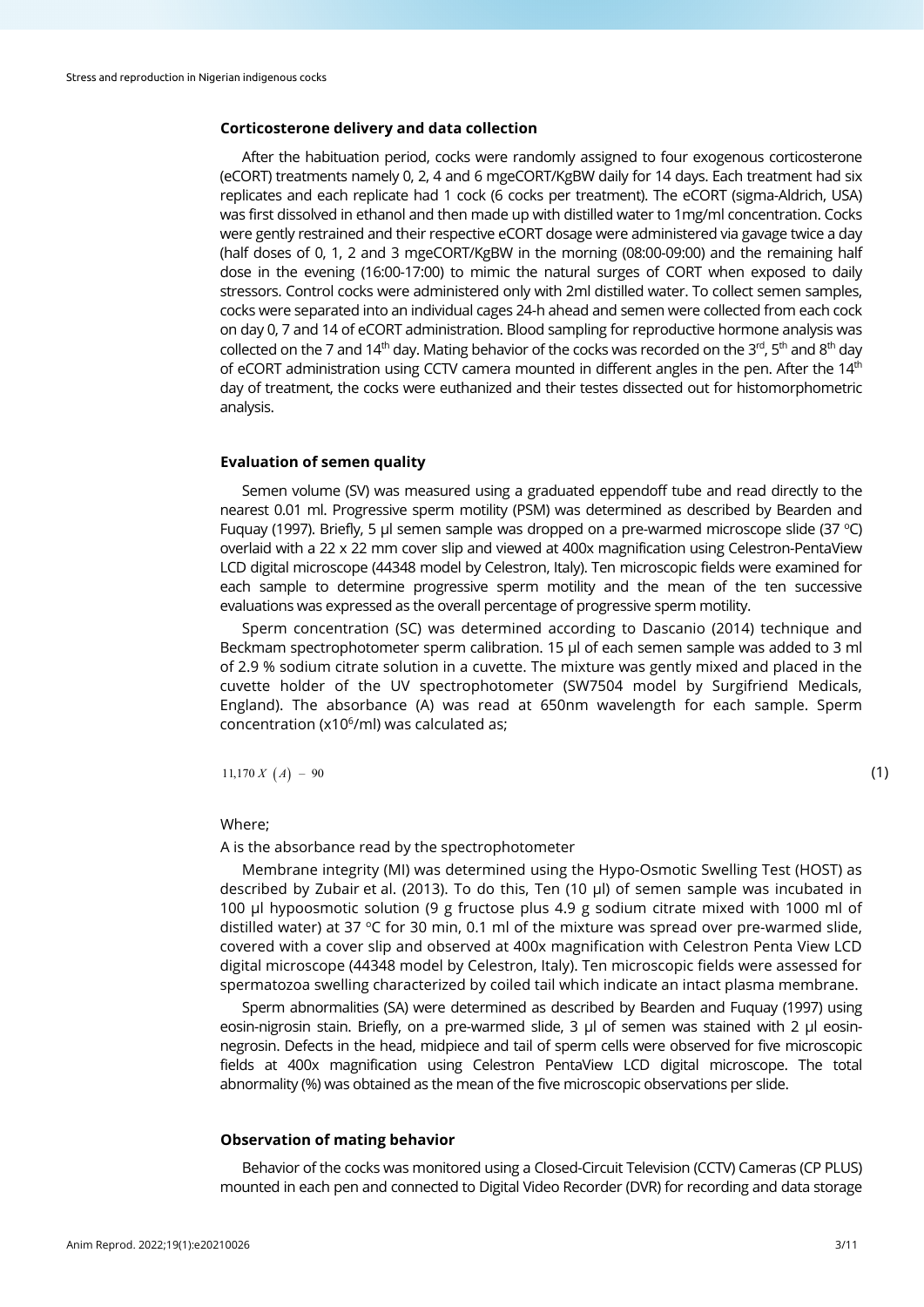into a hard drive. Mating behavior of each cock was observed in the morning (09:00-11:00) and evening (17:00-18:30) on days 3, 5 and 8 of the eCORT administration. Ethogram showing attempted mounts, successful mating and Waltz behaviors is presented in Table 1. Behavioral data was extracted from the video playback using the Behavioral Observation Research Interactive Software (BORIS), the behavior in Table 1 were coded as an "event based" into the BORIS software. Extracted data such as frequency, mean duration and total duration of waltzing, attempted mount and successful mating were exported to Microsoft excel sheets where the data were arranged appropriately for statistical analysis.

## **Table 1.** Description of mating behavior.

| <b>Behavior</b>              | <b>Description</b>                                                                                                                                                |
|------------------------------|-------------------------------------------------------------------------------------------------------------------------------------------------------------------|
| Waltz                        | Approach of a male to a female while the male drops a wing to the ground and<br>performing a semi-circular movement around the hen                                |
| Attempted mounts             | Cock makes an attempt to mount the female for mating process, usually including<br>grabbing the hen at the back of the neck behind the head or comb with its beak |
|                              | Successful mating Cocks successfully completed copulation i.e. cloaca contact between cock and hen                                                                |
| Source: Moyle et al. (2010). |                                                                                                                                                                   |

## **Collection and analysis of blood**

To assess reproductive hormones, 2 ml of blood samples were collected from the brachial vein of the cocks into EDTA containing bottles using sterile syringes on days 7 and 14 of eCORT administration between 10:00 and 12:00 hrs. Testosterone (TEST), follicle stimulating hormone (FSH) and luteinizing hormone (LH) were measured in one time analysis using ELISA kits (Bio-Inteco Diagnostics, UK) specific for each hormone and the absorbance were read using ELISA reader (LX800). For heterophil and lymphocyte ratio, blood samples were smeared and air dried after which they were stained with May-Grunwald-Giesma stain as described by Robertson and Maxwell (1990). The number of heterophil and lymphocyte were counted under microscope to a total of 100 cells. The result was expressed as a percentage and H/L ratio was obtained by dividing heterophils number by lymphocytes number (Gross and Siegel 1983).

#### **Histomorphometry procedure**

Histological examination of the testes was carried out as described by Zahid et al. (2002). The testicles were dissected out and tissue samples of the testes were fixed in fresh Bouin's solution for 72 hrs, and then subjected to routine histological procedures: dehydration in ascending alcohol concentrations, clearing with xylene, embedding in paraffin, cutting on a Reichert microtome, mounting of 5 µm thick sections on a glass slide. Each section was stained with haematoxylin-eosin using standard staining procedures according to Luna (1968). Measurement of testicular histomorphometry was performed under light microscope using am-scope camera attached to a laptop. The measure of the tubular diameters was carried out through vertical, horizontal and diagonal measurement of four seminiferous tubules (round or nearly round) randomly chosen from each pair of testis. Vertical, horizontal and diagonal measurements of the epithelial height (EH) were made for each of the four seminiferous tubules considering the height of the basal laminar of the seminiferous tubules to the lumen. The average tubular diameter and epithelial height of the four seminiferous tubules were calculated and were considered as the seminiferous tubule diameter (STD) and epithelial height for each pair of the testis (Weibel et al.*,* 1966).

#### **Statistical analysis**

All analyses were carried out using SPSS version 23. Data obtained on semen quality were subjected to General Linear Model (GLM) considering trial day (0, 7 and 14) and dose of eCORT (0, 2, 4 and 6 mgeCORT/KgBW) as fixed factors. Testicular histomorphometric data were subjected to One-way ANOVA. Data on mating behavior which satisfied Shapiro-Wilk normality test (frequency of attempted mounting, frequency of successful mating, mean duration of attempted mounting and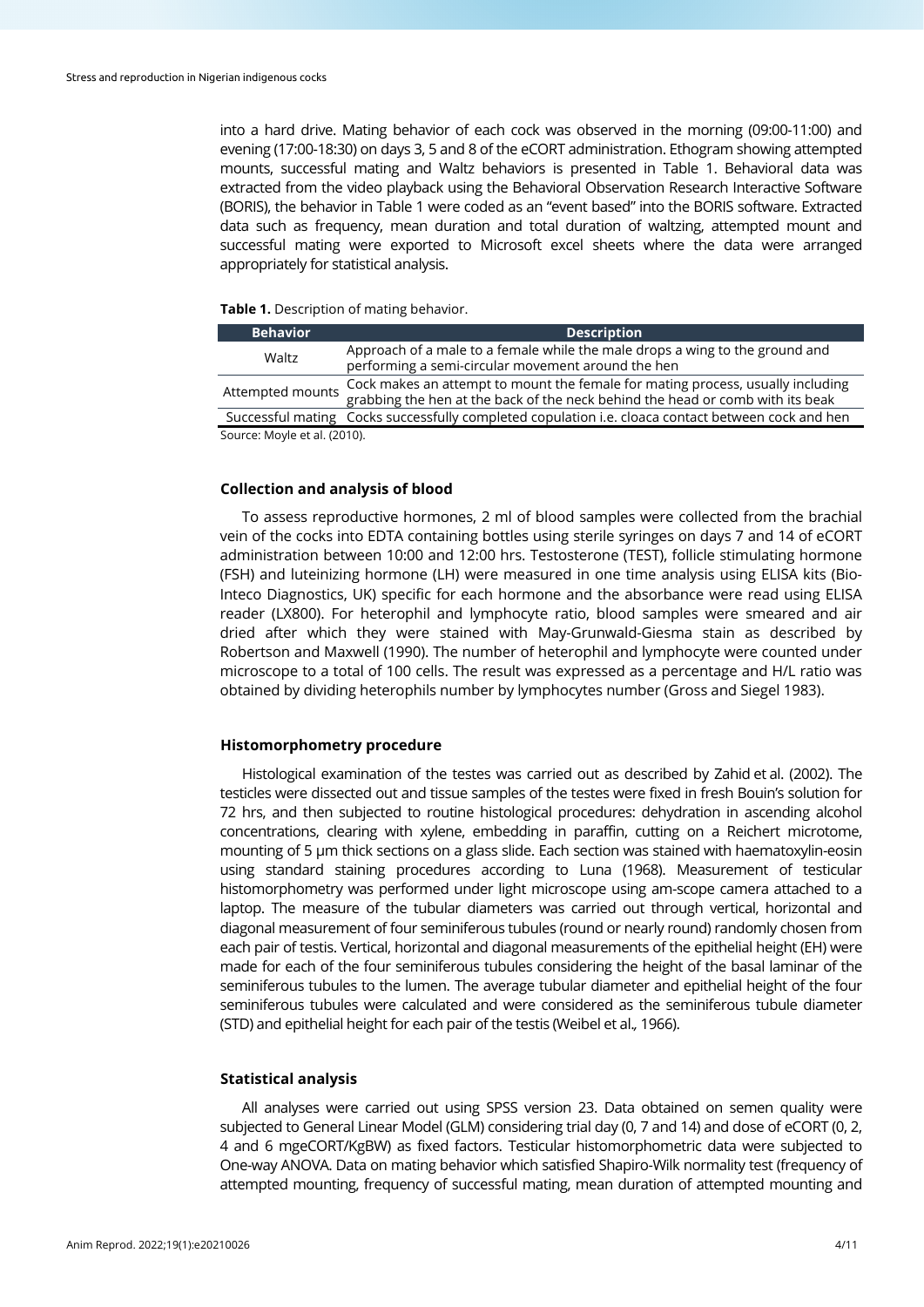mean duration of successful mating) were analyzed using One-way ANOVA while those which failed the normality test (frequency of waltzing, total duration of waltzing, mean duration of waltzing, total duration of attempted mounting and total duration of successful mating) were analyzed using nonparametric test (Kruskal-Wallis test). Hormones/blood data for 7 and 14 days of eCORT administration were analyzed using a One-way ANOVA. Turkey's post hoc test was performed to investigate significant differences (p*<*0.05).

# **Ethical approval**

This research was conducted in accordance with the Institutional Animal Ethics Committee guidelines of the Federal University of Agriculture, Abeokuta, Nigeria with approval number FUNAAB/AEWC/2020/0021. The guidelines for animal care were carried out in accordance with the UK Animals (Scientific Procedures) Act, 1986 and association guidelines of the Nigerian Institute of Animal science (NIAS)

# **Results**

#### **Effect of eCORT on semen quality parameters of Nigerian indigenous cocks**

Semen quality of Nigerian indigenous cocks are influenced by the different doses of eCORT administered (Table 2). SV and PSM was lowest (P*<*0.05) in 4 mgeCORT/KgBW cocks followed by 6 mgeCORT/KgBW, MI decreased significantly (P*<*0.05) in cocks administered 4 mgeCORT/KgBW and 6 mgeCORT/KgBW. SA increased (P=0.013) with increasing doses of eCORT administered but SC was not significantly (P>0.05) affected by eCORT. The effect of days of eCORT administration is shown in Table 3. SV, PSM and MI declined significantly (P*<*0.05) with increasing days of administration of eCORT, SA increased (P=0.000) as the day of eCORT administration increased while SC was not affected (P>0.05). Table 4 shows the interactive effect of dose and day of administration of eCORT on semen quality of Nigerian indigenous cocks. Cocks administered with 4 mgeCORT/KgBW and 6 mgeCORT/KgBW had reduced SV at day 14 (P=0.006). Also, PSM of cocks administered 6 mgeCORT/KgBW for 7 and 14 days decreased by 57.5% and 52.4% respectively. There was no significant (P>0.05) interaction between dose of eCORT and day of administration on SC, MI and SA.

**Table 2.** Main effect of exogenous corticosterone (eCORT) on semen quality of Nigerian indigenous cocks.

| eCORT/KgBW      | $SV$ (ml)                     | <b>PSM (%)</b>                | SC(x10 <sup>6</sup> /ml) | MI(%)                         | SA (%)                         |
|-----------------|-------------------------------|-------------------------------|--------------------------|-------------------------------|--------------------------------|
| 0 <sub>mg</sub> | $0.15 \pm 0.02$ <sup>a</sup>  | $67.44{\pm}4.39$ <sup>a</sup> | 1264.11±125.87           | $45.61 \pm 3.06^a$            | $7.84 \pm 1.32$ <sup>b</sup>   |
| 2 mg            | $0.15 \pm 0.03$ <sup>a</sup>  | $62.53 + 6.53$ <sup>a</sup>   | 1197.53+148.42           | $43.63 \pm 3.79$ <sup>a</sup> | $12.16 \pm 1.45$ <sup>ab</sup> |
| 4 mg            | $0.07 \pm 0.01$ <sup>b</sup>  | $38.11 + 4.85^{b}$            | 1113.88+197.15           | $33.22 + 3.13^{b}$            | $14.31 + 2.43$ <sup>ab</sup>   |
| 6 mg            | $0.13 \pm 0.02$ <sup>ab</sup> | $56.61 \pm 6.13$ <sup>a</sup> | 1124.82±132.14           | 33.94+4.54 <sup>b</sup>       | $16.63 \pm 3.19$ <sup>a</sup>  |
| P-value         | 0.014                         | 0.000                         | 0.888                    | 0.018                         | 0.013                          |
| .<br>$\cdots$   | $\sim$ $\sim$                 |                               |                          | -- - -                        | ----                           |

a,bMeans with different superscript differs significantly (*P<*0.05), values are Means ±SE. SV = semen volume, PSM = progressive sperm motility, SC = semen concentration, MI = membrane integrity, SA = sperm abnormality

**Table 3.** Main effect of day of eCORT administration on semen quality of Nigerian indigenous cocks.

| Day of eCORT<br>administration | $SV$ (ml)                    | <b>PSM (%)</b>          | SC(x10 <sup>6</sup> /ml) | MI(%)                       | SA (%)                        |
|--------------------------------|------------------------------|-------------------------|--------------------------|-----------------------------|-------------------------------|
| 0 day                          | $0.16 \pm 0.02$ <sup>a</sup> | 74.64±4.66ª             | 1419.92±178.21           | $44.84\pm3.96^a$            | $6.34 \pm 1.10^{b}$           |
| 7 dav                          | $0.11 \pm 0.01^{\rm b}$      | 47.33±4.19 <sup>b</sup> | 1002.38±104.83           | $43.00 + 2.73$ <sup>a</sup> | $14.30 \pm 1.77$ <sup>a</sup> |
| 14 dav                         | $0.11 + 0.02b$               | 46.85+4.71 <sup>b</sup> | 1102.96±77.11            | 29.54+2.27 <sup>b</sup>     | $17.56 \pm 2.37$ <sup>a</sup> |
| P-value                        | 0.040                        | 0.000                   | 0.081                    | 0.001                       | 0.000                         |

a,bMeans with different superscript differs significantly (*P<*0.05), values are Means ±SE. SV = semen volume, PSM = progressive sperm motility, SC = semen concentration, MI = membrane integrity, SA = sperm abnormality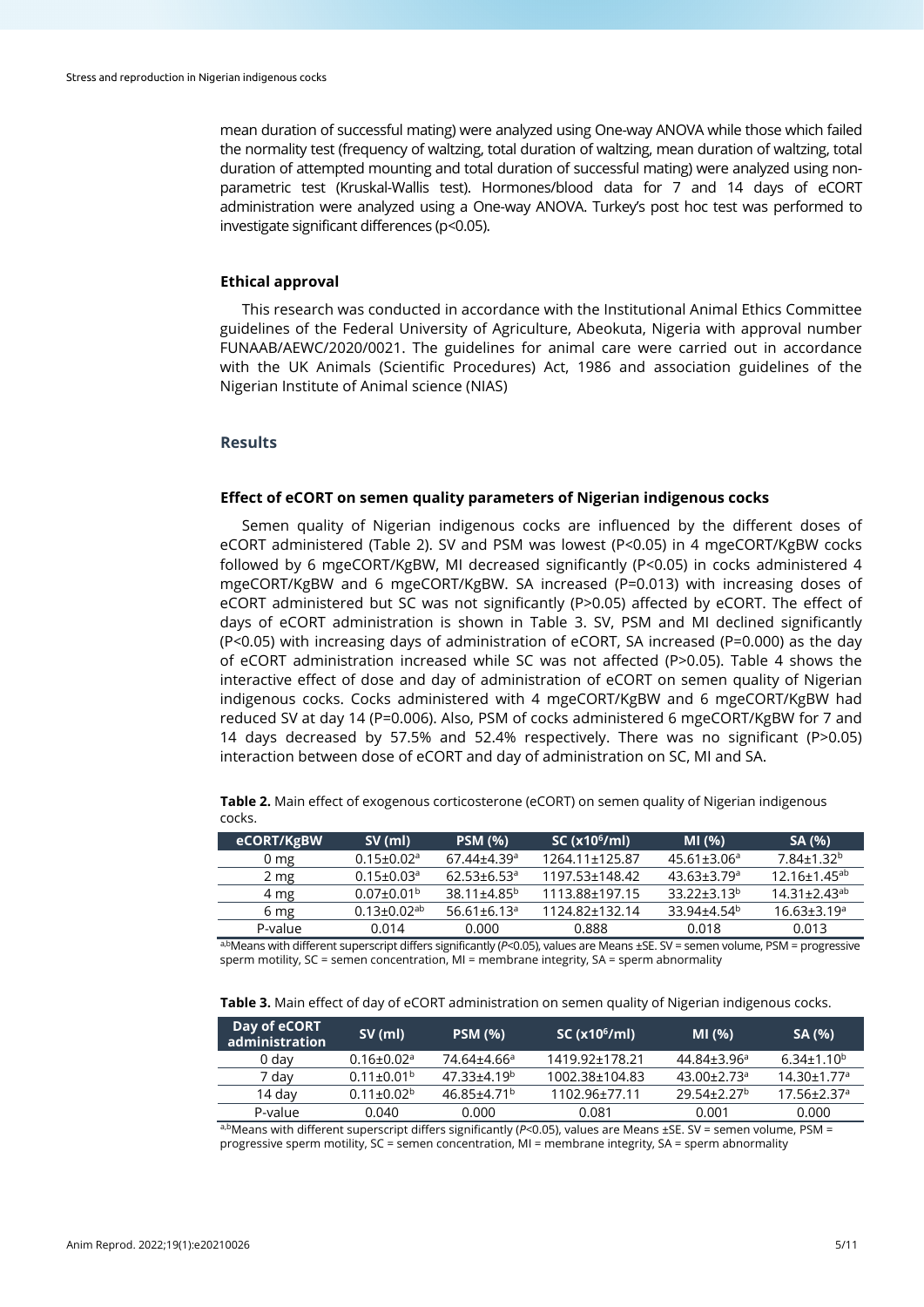| eCORT/KgBW      | <b>Day</b> | $SV$ (ml)                      | <b>PSM (%)</b>                    | SC (×10 <sup>6</sup> ) | MI(% )     | SA (%)           |
|-----------------|------------|--------------------------------|-----------------------------------|------------------------|------------|------------------|
| 0 <sub>mg</sub> | 0          | $0.13 \pm 0.03$ <sup>abc</sup> | 75.50±4.54abc                     | 1518.47±249.69         | 44.33±6.34 | $4.57 \pm 1.43$  |
|                 | 7          | $0.12 \pm 0.02$ <sup>abc</sup> | 58.50±10.06 <sup>abcde</sup>      | 1053.26±221.51         | 54.67±4.36 | $9.23 \pm 2.54$  |
|                 | 14         | $0.20 \pm 0.04$ <sup>ab</sup>  | $68.33 \pm 6.72$ <sup>abcd</sup>  | 1220.61±167.29         | 37.83±2.77 | $9.73 \pm 2.46$  |
| 2 <sub>mg</sub> | $\Omega$   | $0.18 \pm 0.07$ <sup>abc</sup> | 84.20±6.94 <sup>ab</sup>          | 1245.93±346.35         | 54.20±7.25 | $9.92 \pm 3.42$  |
|                 | 7          | $0.13 \pm 0.05$ <sup>abc</sup> | 55.00±11.92abcde                  | 1138.70±284.67         | 44.00±4.32 | 13.88±1.87       |
|                 | 14         | $0.12 \pm 0.04$ <sup>abc</sup> | $48.40 \pm 8.74$ <sub>bcde</sub>  | 1207.95±169.74         | 33.00±4.83 | 12.68±2.18       |
| 4 mg            | 0          | $0.08 \pm 0.01$ <sub>bc</sub>  | $48.33 \pm 10.54$ <sub>bcde</sub> | 1337.89±544.97         | 35.00±7.63 | $3.90 \pm 1.67$  |
|                 | 7          | $0.09 \pm 0.02$ abc            | 37.83±4.35de                      | 894.82±224.54          | 39.33±2.97 | $15.20 \pm 2.44$ |
|                 | 14         | $0.04 \pm 0.01$ <sup>c</sup>   | 28.17±8.29 <sup>e</sup>           | 1108.91±171.48         | 25.33±3.54 | 23.83±3.42       |
| 6 mg            | 0          | $0.23 \pm 0.03$ <sup>a</sup>   | 89.33±2.51ª                       | 1577.36±288.34         | 45.83±9.83 | $6.97 \pm 1.92$  |
|                 | 7          | $0.09 \pm 0.02$ abc            | 38.00 $\pm$ 3.41 <sup>de</sup>    | 922.75±157.06          | 34.00±6.27 | 18.90±5.34       |
|                 | 14         | $0.06 \pm 0.01$ <sub>bc</sub>  | $42.50\pm6.51$ <sup>cde</sup>     | 874.34±92.90           | 22.00±4.92 | 24.01±6.41       |
| P-value         |            | 0.006                          | 0.054                             | 0.922                  | 0.467      | 0.156            |

**Table 4.** Interactive effect of eCORT and days of administration (Day) on semen quality of Nigerian indigenous cocks.

a,b,c,d,eMeans with different superscript differs across the rows, (*P*<0.05), values are Mean ±SE. SV = semen volume, PSM = progressive sperm motility, SC = semen concentration, MI = membrane integrity, SA = sperm abnormality.

## **Effect of eCORT on testicular histomorphometry of Nigerian indigenous cocks**

The histomorphometry of the cock testes is shown in Table 5. At the end of the  $14<sup>th</sup>$  day of eCORT administration, the seminiferous tubules diameter and epithelial height were not significantly affected by eCORT.

| eCORT/KgBW | <b>Epithelilal Height (µm)</b> | <b>Seminiferous Tubules Diameter</b><br>$(\mu m)$ |
|------------|--------------------------------|---------------------------------------------------|
| $0 \, mg$  | 82.90±3.77                     | 227.34±5.67                                       |
| 2 mg       | 79.15±5.27                     | 234.09±7.57                                       |
| 4 mg       | $83.57 \pm 2.22$               | 244.50±5.89                                       |
| 6 mg       | $83.21 \pm 2.10$               | 242.41±5.02                                       |
| P-value    | 0.803                          | 0.228                                             |

**Table 5.** Effect of 14 days eCORT on testicular histomorphometry of Nigerian indigenous cocks.

Values are Means ±SE.

# **Effect of eCORT on mating behavior of Nigerian indigenous cocks**

The effect of eCORT on mating behavior of Nigerian indigenous chickens is presented in Table 6 and Table 7. Exogenous CORT had no effect (P>0.05) on frequency of attempted mounts, frequency of successful mating, mean duration of attempted mounts and mean duration of successful mating of Nigerian indigenous cocks (Table 6). The frequency of waltzing, total duration of waltzing and mean duration of waltzing was not significantly affected by eCORT. Total duration of attempted mating and total duration of successful mating were also not influenced by eCORT (Table 7).

**Table 6.** The effect of eCORT on frequency and mean duration of attempted and successful mating of Nigerian indigenous chickens.

| eCORT/KgBW      | <b>FAM</b>      | <b>FSM</b>      | <b>MDAM</b> (min) | MDSM (min)      |
|-----------------|-----------------|-----------------|-------------------|-----------------|
| 0 <sub>mg</sub> | $1.50 + 1.55$   | $0.97 \pm 1.05$ | $0.87 \pm 0.44$   | $2.13 \pm 1.70$ |
| 2 mg            | $1.25 \pm 0.73$ | $0.78 \pm 0.54$ | $0.96 \pm 0.30$   | 1.54±1.02       |
| 4 mg            | $1.19 \pm 0.95$ | $0.81 \pm 0.69$ | $0.86 \pm 0.45$   | $1.38 \pm 1.13$ |
| 6 mg            | $1.70 \pm 1.25$ | $0.94 \pm 0.77$ | $0.90 \pm 0.49$   | $2.21 \pm 1.77$ |
| P-value         | 0.868           | 0.963           | 0.978             | 0.685           |

FAM = frequency of attempted mounts, FSM = frequency of successful mating, MDAM = mean duration of attempted mounts and MDSM = mean duration of successful mating, values are Mean ± SE.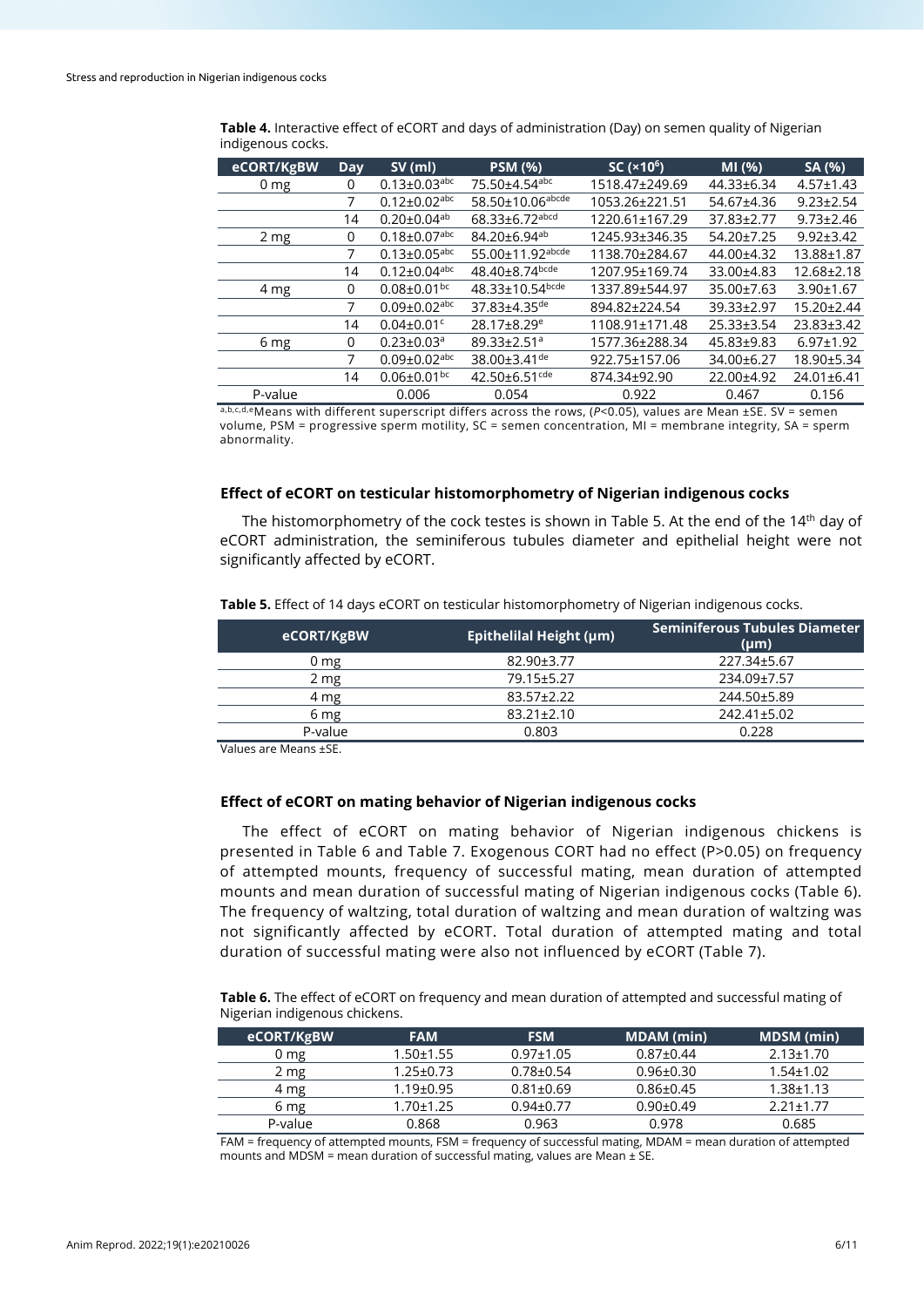| eCORT/KgBW | <b>FWLT</b> | <b>TDWLT</b> (min) | <b>MDWLT</b> (min) | TDAM (min) | TDSM (min) |
|------------|-------------|--------------------|--------------------|------------|------------|
| J mg       | 15.25       | 16.75              | 16.92              | 12.00      | 13.42      |
| $2 \, mg$  | 12.50       | 11.25              | 10.67              | 12.50      | 12.50      |
| 4 mg       | 12.50       | 12.58              | 12.67              | 11.67      | 10.42      |
| 6 mg       | 9.75        | 9.42               | 9.75               | 13.63      | 13.67      |
| P-value    | 0.059       | 0.317              | በ 297              | 0.955      | 0.853      |

**Table 7.** The effect of eCORT on waltzing behavior of Nigerian indigenous chickens.

FWLT = frequency of waltzing, TDWLT = total duration of waltzing, MDWLT = mean duration of waltzing, TDAM = total duration of attempted mating, TDSM = total duration of successful mating, Values are Mean Ranks.

# **Effect of eCORT on H/L ratio and reproductive hormone of Nigerian indigenous cocks**

Table 8 shows the effect of eCORT administration for 14 days on H/L ratio and plasma reproductive hormone of Nigerian indigenous cocks. After 7 days of eCORT, there was no significant (P>0.05) difference in H/L, FSH, LH and TEST concentration. However, after 14 days of administration, eCORT had a significant effect (P*<*0.05) on LH being greater in cocks administered 2 mgeCORT/KgBW. FSH and TEST remained insignificantly (P>0.05) influenced by eCORT after 14 days.

**Table 8.** Effect of eCORT administration on H/L, FSH, LH and TEST of Nigerian indigenous cocks.

| eCORT/KgBW      | <b>H/L</b> ratio  | FSH (mIU/ml)      | $\overline{\mathsf{LH}}$ (mIU/ml) | TEST (ng/ml)      |
|-----------------|-------------------|-------------------|-----------------------------------|-------------------|
| Day 7           |                   |                   |                                   |                   |
| 0 <sub>mg</sub> | $0.542 \pm 0.556$ | $3.864 \pm 0.190$ | 11.10±2.98                        | $0.316 \pm 0.071$ |
| 2 mg            | $0.528 \pm 0.061$ | 3.633±0.199       | $8.82 \pm 1.15$                   | $0.253 \pm 0.076$ |
| 4 mg            | $0.515 \pm 0.063$ | $6.240 \pm 1.07$  | 16.60±4.10                        | $0.293 \pm 0.074$ |
| 6 mg            | $0.557 \pm 0.091$ | 5.770±2.39        | 10.37±3.04                        | $0.213 \pm 0.073$ |
| P-value         | 0.977             | 0.450             | 0.301                             | 0.799             |
| Day 14          |                   |                   |                                   |                   |
| 0 <sub>mg</sub> | $0.57 \pm 0.062$  | $3.70 \pm 0.057$  | 7.932±0.509 <sup>b</sup>          | $0.257 \pm 0.051$ |
| 2 mg            | $0.446 \pm 0.044$ | 3.987±0.466       | 13.050±2.047ª                     | $0.298 \pm 0.083$ |
| 4 mg            | $0.400 \pm 0.045$ | 3.278±0.152       | 7.997±0.906 <sup>b</sup>          | $0.220 \pm 0.064$ |
| 6 mg            | $0.462 \pm 0.041$ | 4.185±0.171       | 8.0117±0.343 <sup>b</sup>         | $0.398 \pm 0.103$ |
| P-value         | 0.073             | 0.112             | 0.011                             | 0.420             |
|                 |                   |                   |                                   |                   |

a,bMeans with different superscript differ significantly (P<0.05) at day 14 for LH, values are Means ±SE. H/L= heterophil/lymphocyte ratio, FSH= Follicle stimulating hormone, LH= Luteinizing hormone, TEST=Testosterone

# **Discussion**

This study investigated the impact of exogenous CORT (eCORT) for 14 days to mimic stress conditions on the testicular function and mating behavior of Nigerian indigenous cocks. The decline in semen volume and progressive sperm motility coupled with an increased sperm abnormality observed in the current study might be an indication of the damaging effects of eCORT on semen quality of Nigerian indigenous cocks. Cocks administered with eCORT in this study had decreased semen volume with continuous administration of high dose of CORT especially 4 mgCORT/KgBW and 6 mgCORT/KgBW. Semen volume may not directly correlate with viability of the sperm. However, it is evaluated because seminal fluids serve as a medium of transportation for the sperm cells (Adeoye et al.*,* 2017). Deviche et al. (2011) reported that the spermatogenic cycle of cocks is 13-14 days and cocks administered with eCORT had reduced semen volume and progressive sperm motility after 7 and 14 days of continuous administration. This implies that corticosterone had effect on stored spermatozoa in the ductus deferens since this is the major storage organ for spermatozoa in birds (Moyle et al.*,* 2011). These findings are in agreement with the results obtained by Hanafy and Khalil (2015) where the administration of dexamethasone (synthetic glucocorticoid) at 0.25 and 0.50 mg/bird for 14 successive days significantly decreased sperm motility and live-dead ratio. Similar result has also been reported by Eid et al. (2006) where sperm motility was impaired and percentage of dead sperm cells increased in cocks following the injection of 4 mg dexamethasone/bird/day for 7 days continuously. Spermatozoa, once deposited inside the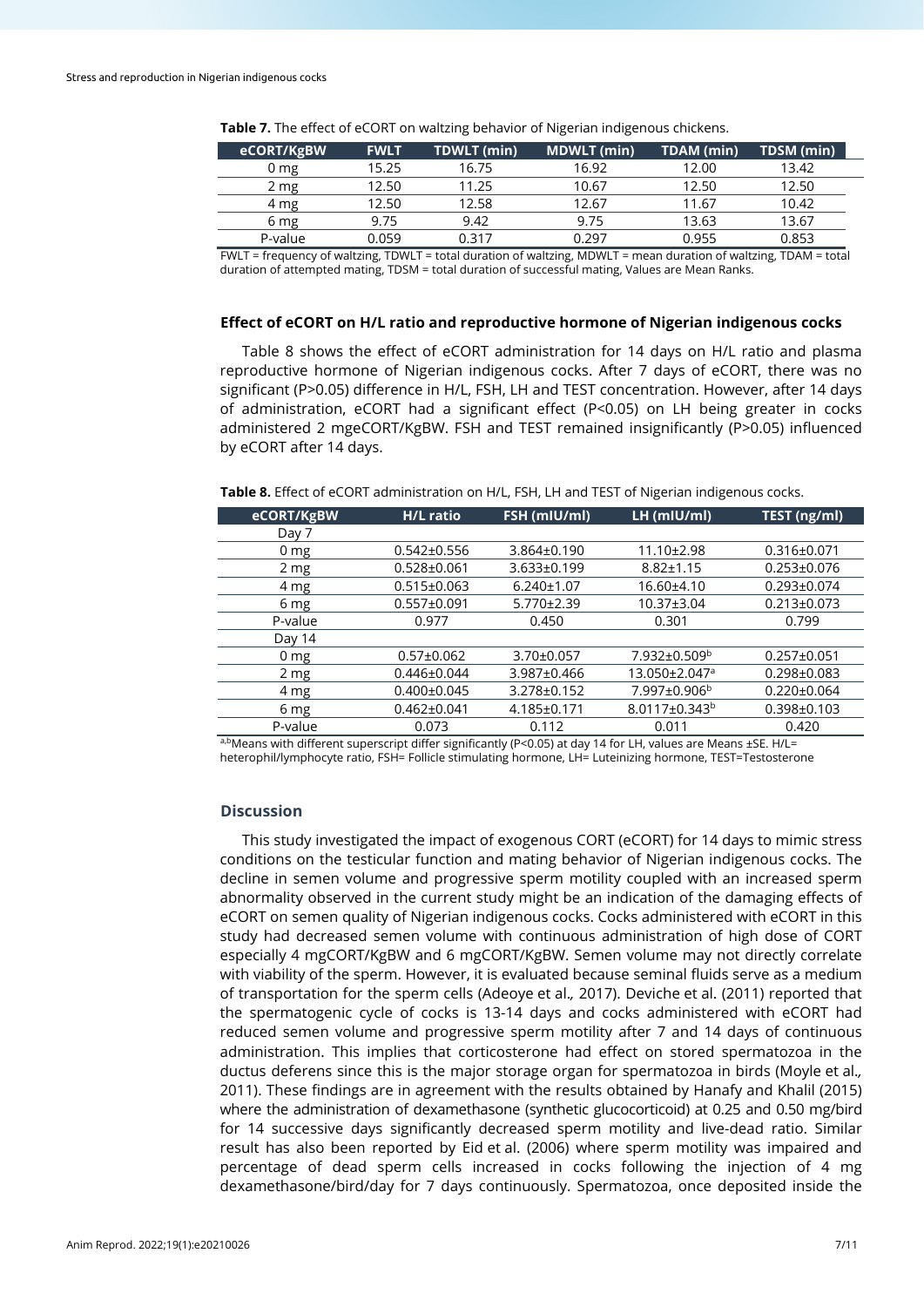female reproductive tract strive to reach the oocyte first and acquire hyper-activated progressive motility regardless of linear speed (WHO, 2010). A high motility of spermatozoa thereby becomes necessary at the fertilization site to reach and penetrate the oocyte (Langendijk et al.*,* 2002).

Sperm membrane integrity is an indicator of sperm vitality and is necessary in order to maintain normal sperm function (López, 2012). In this study, decreased membrane integrity was recorded in cocks administered 4 and 6 mgeCORT/KgBW. The sperm membrane integrity obtained in this study is similar to 30.98±9.02 and 44.17±3.96% reported by Mavi et al. (2017) for Aseel and Kadaknath chickens respectively. However, Shanmugam et al. (2014) recorded higher membrane integrity of 86-89% in 23-65 weeks old Dahlem red roosters. The differences in the membrane integrity obtained in this study and others may possibly imply that sperm membrane integrity of chickens differs by age and breeds of chickens. According to Ramu and Jeyendran (2013), membrane integrity is very important for sperm capacitation, acrosome reaction and binding of spermatozoa to the egg surface, the implication of reduced membrane integrity of spermatozoa recorded in the cocks administered 4 and 6 mgeCORT/KgBW is that, spermatozoa of highly stressed cocks will have a lower capacity to bind to the peri-vitelline membrane of egg yolk making it difficult for such sperm cell to penetrate into the germinal disc and fertilize the egg.

In the current study, administration of eCORT for 14 days significantly increased the percentage of sperm abnormality especially at higher doses (4 and 6 mgeCORT/KgBW) and this means that increased circulation of eCORT increases the sperm morphological defection. Sperm abnormalities have implication on fertility and overall reproductive performance of the animals, high proportion of spermatozoa with defective tail in an ejaculate decreases motility and fertility due to the inability of the spermatozoa to reach and penetrate an egg (Feyisa et al.*,* 2018).

Seminiferous tubular diameter and epithelial height of the testes were not affected by eCORT in this study. The values obtained for seminiferous tubules diameter for all the cocks were higher than the 206-224 μm previously reported by Orlu and Egbunike (2009) for Nigerian indigenous cocks during different seasons. However, the seminiferous tubules diameters obtained were lower than 248.56 μm reported for Barred Plymouth Rock (Orlu and Egbunike, 2009). The lack of a significant effect of eCORT on the seminiferous tubules diameters despite the decline in the semen quality means that eCORT affected the spermatozoa during storage and maturation in the efferent duct (ductus deferens and epididymis) and not during spermatogenesis in the seminiferous tubules. This further indicates that the high sperm abnormality recorded in 4 mgeCORT/KgBW and 6 mgeCORT/KgBW cocks was the secondary abnormality type occurring in the epididymis in the process of sperm ejaculation. According to Almahdi et al. (2014), sperm abnormalities that arise during spermatogenesis process in the seminiferous tubules is the primary type while secondary abnormality is that which occur in the epididymis and is not as severe as the primary type.

In birds, stressful events arising from potential predators result in increments in glucocorticoids that promote self-maintenance at an expense to reproduction (Lothery et al.*.,* 2014; Vitousek et al.*,* 2014). Results from the current study showed that eCORT had no significant influence on the mating behavior of the cocks. In Nigerian indigenous chickens, mating ratio (1C:3H, 1C:6H and 1C:9H) has no significant effect on their mating behaviors (Iyasere et al., 2020). In the current study, a mating ratio of 1C:6H was adopted to avoid the establishment of social dominance among males. A negative correlation was previously reported between sexual signal quality and CORT level (Saino et al.*,* 2002). Possible effects of CORT on expression of mating behavior are facilitated by the negative effects it has on circulating testosterone concentration (Emerson, 2001), however, in this study, circulating testosterone was also not affected differently.

Spermatogenesis in birds' testes depends on circulating FSH, LH, and testosterone (Kirby and Froman, 2000). While some studies reported that high plasma concentration of CORT resulted in decreased testosterone concentrations and increased FSH and LH in chickens (Sahin and Kucuk, 2003, McDaniel et al.*,* 2004), there was no variation in testosterone and FSH concentration of CORT treated cocks while LH concentration was enhanced only in cocks administered with 2 mgeCORT/KgBW. Also in laying hens, heat stress caused no significant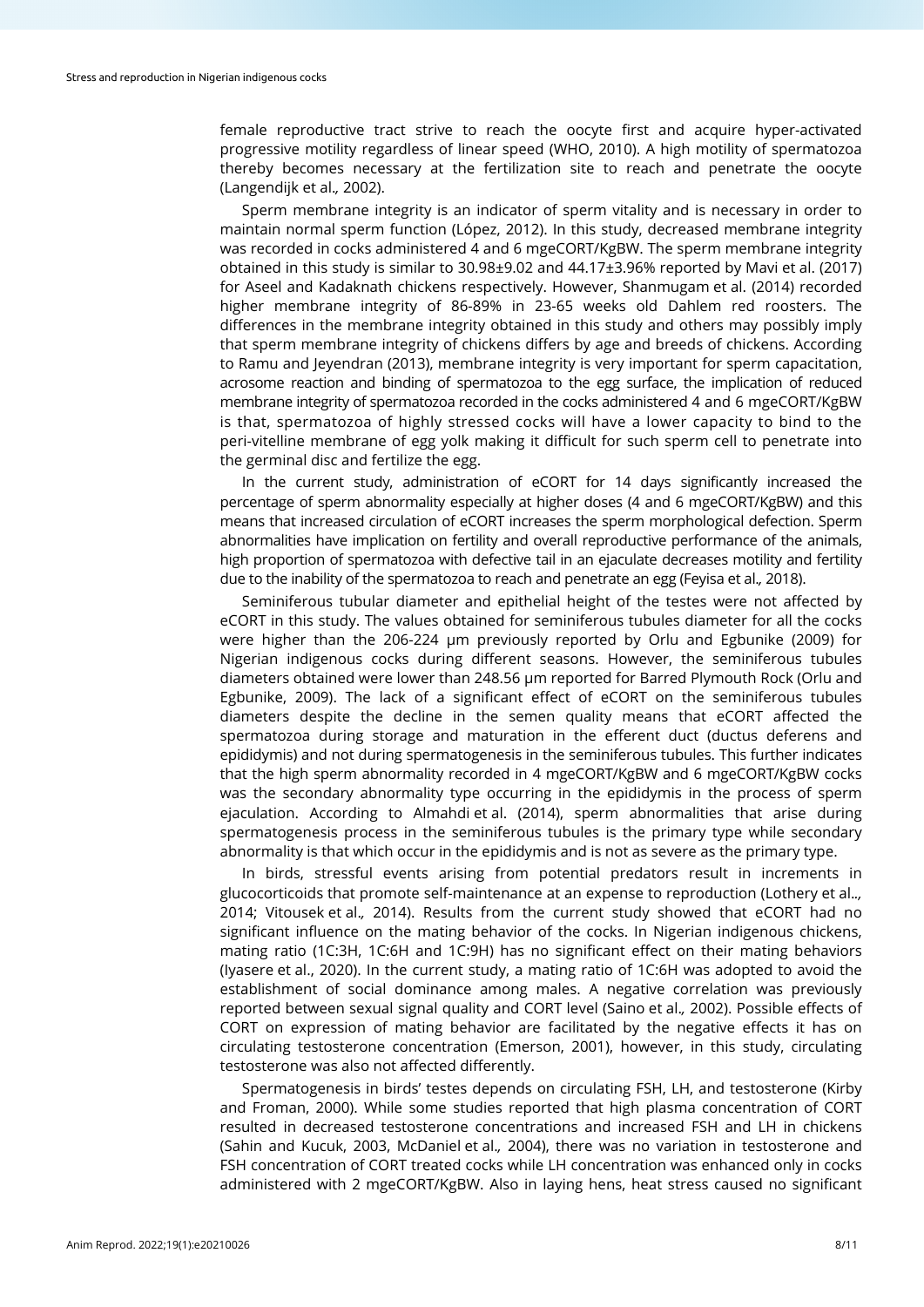changes in FSH and LH concentration (Rozenboim et al.*,* 2007). The lack of alternation in the circulating FSH and LH of CORT treated Nigerian indigenous cocks could means that the pituitary output of gonadotropins is not affected by the dose of CORT administered and this may also be the reason why the histomorphometry of the cocks testes were also not affected since normal concentration of circulating FSH and LH enhance the development of seminiferous epithelium (Chen et al.*,* 2015) while elevated FSH concentration damages the seminiferous epithelium and spermatogenesis (Pezzella et al.*,* 2013). According to Tilbrook et al. (2000), there may be species differences in the extent to which glucocorticoids inhibit the secretion of LH and FSH and higher CORT circulation may not be the only mediators of stress suppression of FSH and LH secretion.

The level of stress imposed by eCORT was determined by measuring the H/L ratio of the cocks based on established report that H/L ratio is an indicator of stress in chickens (Gross and Siegel, 1983). H/L ratios of 0.2, 0.5 and 0.8 are characteristic of low, optimal and high degrees of stress respectively in chickens (Gross and Siegel, 1983). The H/L recorded in all the eCORT treatments in the current study was 0.5 which suggests optimal degree of stress. The plasma CORT level was not measured in the current study based on its limitations such as high variability of CORT levels, procedures such as catching and restraining the bird elevates CORT level itself if blood is not sampled within 2-3 minutes of the bird being caught (Mormède et al., 2007). Another shortcoming of blood CORT is that under chronic (prolonged) stress, CORT levels in the blood can be reduced to baseline levels by the negative feedback mechanism, which assists in the regulation of the concentration of CORT in circulation (Pariante and Lightman, 2008) such that it becomes difficult to differentiate between a chronically stressed animal and a control.

## **Conclusion**

This study revealed that optimal stress induced by eCORT impaired semen quality but with less impact on reproductive hormones, H/L and mating behaviors of Nigerian indigenous cocks. Also, eCORT affected spermatozoa of Nigerian indigenous cocks during maturation in the efferent duct and not during spermatogenesis in the seminiferous tubules.

# **Acknowledgements**

The authors appreciate Dr. Monica Padilla de la Torre of the Department of Production Animal Science, Faculty of Veterinary Medicine, Norwegian University of Life sciences, Oslo, Norway for reviewing the first draft of the manuscript.

## **References**

- Adeoye GO, Oleforuh-okoleh VU, Chukwuemeka UM. Influence of breed type and age on spermatological traits of Nigerian local chickens. J Trop Agric Food Environ Ext. 2017;16(1):11-6. http://dx.doi.org/10.4314/as.v16i1.3.
- Almahdi AB, Ondho YS, Sutopo. Comparative studies of semen quality on different breed of chicken in poultry center Temanggung-central java. Intl Ref J Eng Sci. 2014;3(2):94-103.
- Bearden HJ, Fuquay JW. Semen evaluation. In: Bearden HJ, Fuquay JW, Willard ST. Applied animal reproduction. 4th ed. New Jersey: Prentice Hall; 1997. p. 158-169.
- Carsia RV, Harvey S. Adrenals. In: Whittow GC, editor. Sturkie's Avian physiology 5th ed. New York: Academic Press; 2000. p. 489-537[. http://dx.doi.org/10.1016/B978-012747605-6/50020-1.](https://doi.org/10.1016/B978-012747605-6/50020-1)
- Chen Z, Zhang JR, Zhou YW, Liang C, Jiang YY. Effect of heat stress on the pituitary and testicular development of Wenchang chicks. Arch Tierzucht. 2015;58(2):373-8[. http://dx.doi.org/10.5194/aab-58-373-2015.](https://doi.org/10.5194/aab-58-373-2015)
- Dascanio JJ. Calibrated spectrophotometer evaluation of sperm concentration. In: Dascanio JJ, McCue PM, editors. Equine reproductive procedures. Hoboken: John Wiley & Sons, Inc.; 2014.
- Deviche P, Hurley LL, Fokidis HB. Avian testicular structure, function, and regulation. Horm. Reprod. Vertebr. 2011;2:27-70. http://dx.doi.org/10.1016/B978-0-12-374929-1.10002-2.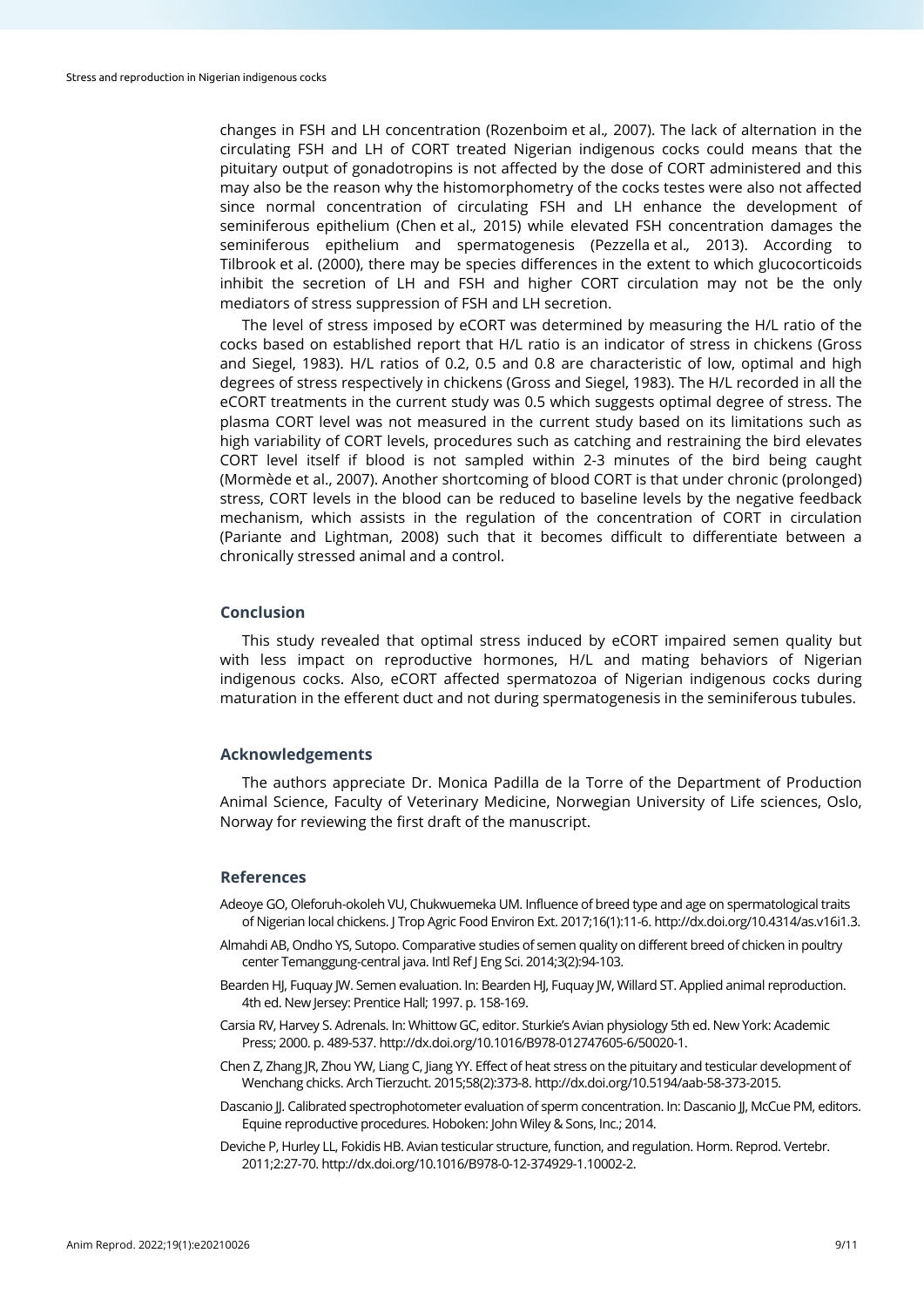- Eid Y, Ebeid T, Younis H. Vitamin E supplementation reduces dexamethasone-induced oxidative stress in chicken semen. Br Poult Sci. 2006;47(3):350-6[. http://dx.doi.org/10.1080/00071660600753912.](https://doi.org/10.1080/00071660600753912) [PMid:16787860.](https://www.ncbi.nlm.nih.gov/entrez/query.fcgi?cmd=Retrieve&db=PubMed&list_uids=16787860&dopt=Abstract)
- Emerson SB. Male advertisement calls: behavioral variation and physiological processes. In: Ryan MJ, editors. Anuran communication. Washington: Smithsonian Institution Press; 2001. p. 36-34.
- Federal Department of Livestock and Pest Control Services. Resources Inventory Management Nigeria National Livestock Survey. Abuja, Nigeria: Federal Department of Livestock and Pest Control Services; 1992. p. 287.
- Feyisa SG, Park YH, Kim YM, Lee BR, Jung KM, Choi SB, Cho CY, Han JY. Morphological defects of sperm and their association with motility, fertility, and hatchability in four Korean native chicken breeds. Asian-Australas J Anim Sci. 2018;31(8):1160-8[. http://dx.doi.org/10.5713/ajas.17.0626.](https://doi.org/10.5713/ajas.17.0626) [PMid:29268590.](https://www.ncbi.nlm.nih.gov/entrez/query.fcgi?cmd=Retrieve&db=PubMed&list_uids=29268590&dopt=Abstract)
- Gross WB, Siegel HS. Evaluation of heterophil/lymphocyte ratio as a measurement of stress in chickens. Avian Dis. 1983;2(4):972-9. http://dx.doi.org/10.2307/1590198.
- Hanafy A, Khalil H. Influence of chronic dexamethasone administration on reproductive parameters and semen traits in male of Japanese quail. Asian J Polit Sci. 2015;4:223-32. http://dx.doi.org/10.3923/ajpsaj.2015.223.232.
- Ige AO. Relationship between body weight and growth traits of crossbred fulani ecotype chicken in derived savannah zone of Nigeria. Int J Appl Agric Apic Res. 2013;9(1):157-66.
- Iyasere OS, Adeuyi DO, Alade RA, Durosaro SO, Wheto M, Ogunbanjo OJ, Oyakhilome LE, Emmanuel S, Daramola JO. Behavior and reproductive performance of Nigerian native chickens subjected to different mating ratios for a short term. Reprod Domest Anim. 2020;55(5):567-73[. http://dx.doi.org/10.1111/rda.13653](https://doi.org/10.1111/rda.13653)[.](https://www.ncbi.nlm.nih.gov/entrez/query.fcgi?cmd=Retrieve&db=PubMed&list_uids=32056326&dopt=Abstract) [PMid:32056326.](https://www.ncbi.nlm.nih.gov/entrez/query.fcgi?cmd=Retrieve&db=PubMed&list_uids=32056326&dopt=Abstract)
- Kirby JD, Froman DP. Reproduction in male birds. In: G. C. Whittow, ed. Sturkie's Avian Physiology. 5th ed. New York, NY: Academic Press; 2000. p. 597-616[. http://dx.doi.org/10.1016/B978-012747605-6/50024-9.](http://dx.doi.org/10.1016/B978-012747605-6/50024-9)
- Langendijk P, Bouwman EG, Kidson A, Kirkwood RN, Soede NM, Kemp B. Role of myometrial activity in sperm transport through the genital tract and in fertilization in sows. Reproduction. 2002;123(5):683-90. [http://dx.doi.org/10.1530/rep.0.1230683.](https://doi.org/10.1530/rep.0.1230683) [PMid:12006096.](https://www.ncbi.nlm.nih.gov/entrez/query.fcgi?cmd=Retrieve&db=PubMed&list_uids=12006096&dopt=Abstract)
- López RA. Fresh boar semen: quality control and production. Merelbeke: Faculty of Veterinary Medicine, Ghent University; 2012.
- Lothery CJ, Thompson CF, Lawler ML, Sakaluk SK. Food supplementation fails to reveal a trade-off between incubation and self-maintenance in female house wrens. PLoS One. 2014;9(9):e106260. [http://dx.doi.org/10.1371/journal.pone.0106260.](https://doi.org/10.1371/journal.pone.0106260) [PMid:25184281.](https://www.ncbi.nlm.nih.gov/entrez/query.fcgi?cmd=Retrieve&db=PubMed&list_uids=25184281&dopt=Abstract)
- Luna LG. Manual of histologic staining methods of the armed forces institute of pathology. 3rd ed. New York: McGraw-Hill Book; 1968. p. 258.
- Matawork M. Productive and reproductive performance of indigenous chickens in Ethiopia. Int J Livest Prod. 2018;9(10):253-9[. http://dx.doi.org/10.5897/IJLP2018.0451.](https://doi.org/10.5897/IJLP2018.0451)
- Mavi GK, Dubey PP, Cheema RS. Comparison of sperm attributes in two indigenous layer breeds and their relationship with fertility. Theriogenology. Insight. 2017;72:123-9. http://dx.doi.org/10.5958/2277- 3371.2017.00028.6.
- McDaniel CD, Hood JE, Parker HM. An attempt at alleviating heat stress infertility in male broiler breeder chickens with dietary ascorbic acid. Poult Sci. 2004;39:593-602.
- Mormede P, Andanson S, Auperin B, Beerda B, Guemene D, Malmkvist J, Manteca X, Manteuffel G, Prunet P, Van Reenen CG, Richard S, Veissier I. Exploration of the hypothalamic-pituitary-adrenal function as a tool to evaluate animal welfare. Physiol Behav. 2007;92(3):317-39[. http://dx.doi.org/10.1016/j.physbeh.2006.12.003.](https://doi.org/10.1016/j.physbeh.2006.12.003) [PMid:17234221.](https://www.ncbi.nlm.nih.gov/entrez/query.fcgi?cmd=Retrieve&db=PubMed&list_uids=17234221&dopt=Abstract)
- Moyle JR, Whipple SM, Clark FD, Bramwell RK. Observations of testicular abnormalities in gallus domesticus males. J Appl Poult Res. 2011;20(4):577-83[. http://dx.doi.org/10.3382/japr.2010-00244.](https://doi.org/10.3382/japr.2010-00244)
- Moyle JR, Yoho DE, Harper RS, Bramwell RK. Mating behavior in commercial broiler breeders: female effects. J Appl Poult Res. 2010;19(1):24-9[. http://dx.doi.org/10.3382/japr.2009-00061.](https://doi.org/10.3382/japr.2009-00061)
- Okoro VMO, Mbajiorgu CA, Mbajiorgu EF. Semen quality characteristics of Koekoek cocks influenced by supplemental inclusion levels of onion and garlic mixtures at 35-41 weeks of age. Rev Bras Zootec. 2016;458(8):433-40[. http://dx.doi.org/10.1590/S1806-92902016000800002.](https://doi.org/10.1590/S1806-92902016000800002)
- Orlu EE, Egbunike GN. Daily sperm production of the domestic fowl Gallus domesticus as determined by quantitative testicular histology and homogenate methods. Pak J Biol Sci. 2009;12(20):1359-64. [http://dx.doi.org/10.3923/pjbs.2009.1359.1364.](https://doi.org/10.3923/pjbs.2009.1359.1364) [PMid:20128503.](https://www.ncbi.nlm.nih.gov/entrez/query.fcgi?cmd=Retrieve&db=PubMed&list_uids=20128503&dopt=Abstract)
- Pariante CM, Lightman SL. The HPA axis in major depression: classical theories and new developments. Trends Neurosci. 2008;31(9):464-8[. http://dx.doi.org/10.1016/j.tins.2008.06.006.](https://doi.org/10.1016/j.tins.2008.06.006) [PMid:18675469.](https://www.ncbi.nlm.nih.gov/entrez/query.fcgi?cmd=Retrieve&db=PubMed&list_uids=18675469&dopt=Abstract)